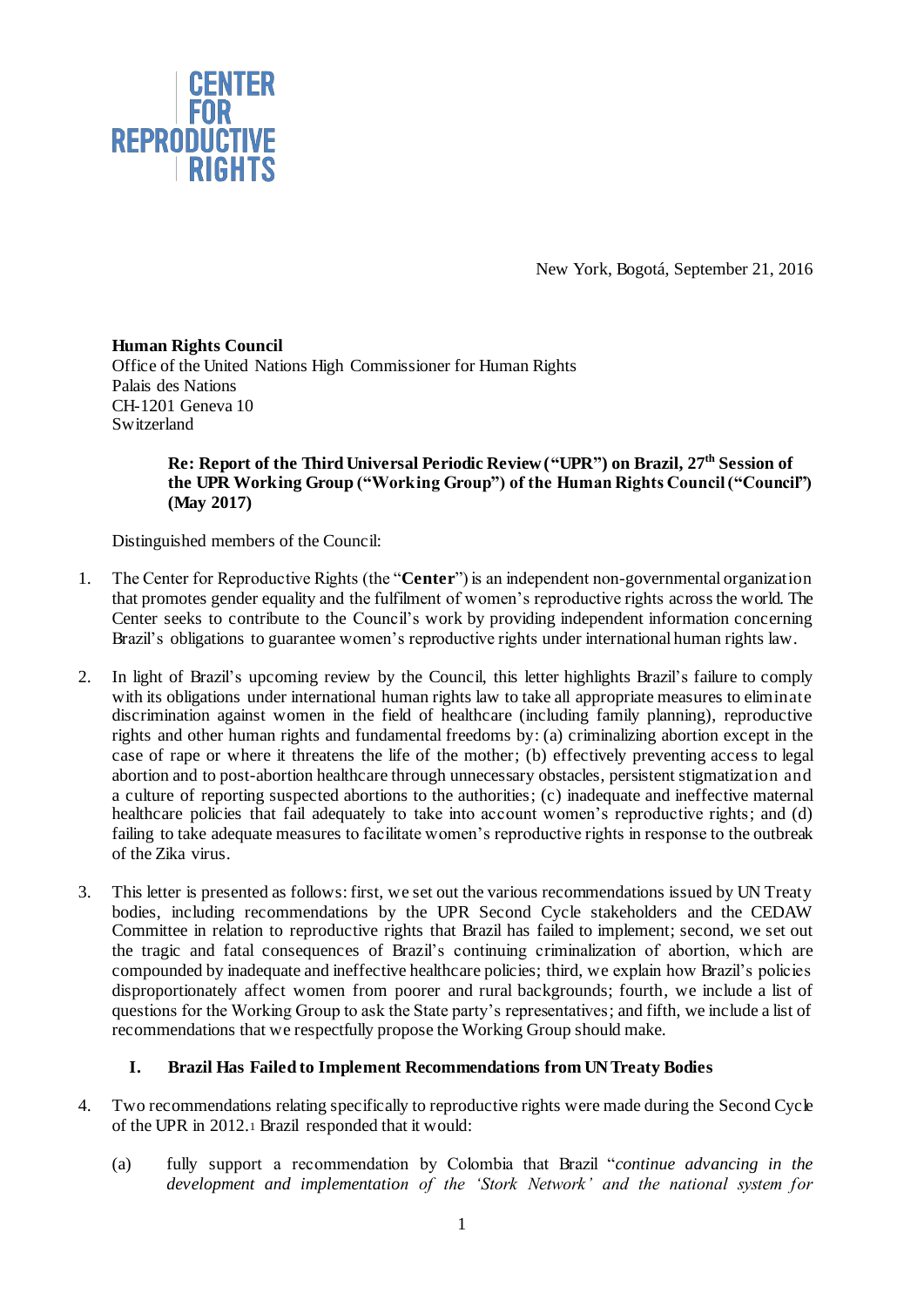

*registration, monitoring and accompanying for pregnant women in order to prevent maternal mortality, in the context of the policy for integral assistance to women's health*";<sup>2</sup> and

- (b) partially support a recommendation by France that Brazil "*continue the process of expanding the possibilities of accessing the voluntary termination of pregnancy in order to ensure the full recognition of sexual and reproductive rights*".<sup>3</sup> Brazil explained its partial support on the basis that the State "*provides access to health services in the cases of termination of pregnancy allowed by the legislation and by decision of the Supreme Court*".<sup>4</sup>
- 5. As will be explained, Brazil has failed to implement either of these recommendations.
- 6. In 2011, the CEDAW Committee found that Brazil had violated several CEDAW rights in *Alyne de Lourdes da Silva Pimentel Teixeria v. Brazil* (the "**Alyne Case**").<sup>5</sup> In addition to condemning Brazil's policies, the CEDAW Committee made a number of recommendations, including that Brazil:
	- (a) Ensure women's right to safe motherhood and affordable access for all women to adequate emergency obstetric care;
	- (a) Provide adequate professional training for health workers, especially on women's reproductive health rights, including quality medical treatment during pregnancy and delivery, as well as timely emergency obstetric care; and
	- (b) Reduce preventable maternal deaths through the implementation of appropriate policies, in line with previous recommendations made.<sup>6</sup>
- 7. Further, in 2012, the CEDAW Committee made several recommendations relating to reproductive rights in Brazil ("**2012 CEDAW Report**"). <sup>7</sup> This included requests for Brazil to:
	- (c) expedite the review of its legislation criminalising abortion in order to remove punitive provisions imposed on women;
	- (d) continue its efforts aimed at enhancing women's access to health care and monitor and assess the implementation of the *Rede Cegonha* programme with a view of effectively reduc ing the maternal mortality rate, in particular within disadvantaged groups of women; and,
	- (e) assess the impact of the *Estatuto do Nascituro* (Statute of the Foetus) in further restricting the existing narrow grounds for women to undergo legal abortions before it is adopted by the National Congress.
- 8. In December 2014, the Rapporteur for Follow-up on the 2012 CEDAW Report noted that Brazil had failed to implement a review of legislation criminalizing abortion and had failed to provide sufficient information on the remaining recommendations.<sup>8</sup>
- 9. Lastly, Brazil has maintained its stance against abortion and reproductive rights even in the face of the outbreak of the Zika virus, which the Center for Disease Control and Prevention have conc luded is a cause of neurological disorders (including microcephaly) in foetuses. <sup>9</sup> This is even though Brazil is the country most affected and is projected to have more than double the number of infections than any other country.<sup>10</sup> Brazil's inadequate and counter-productive response has been to: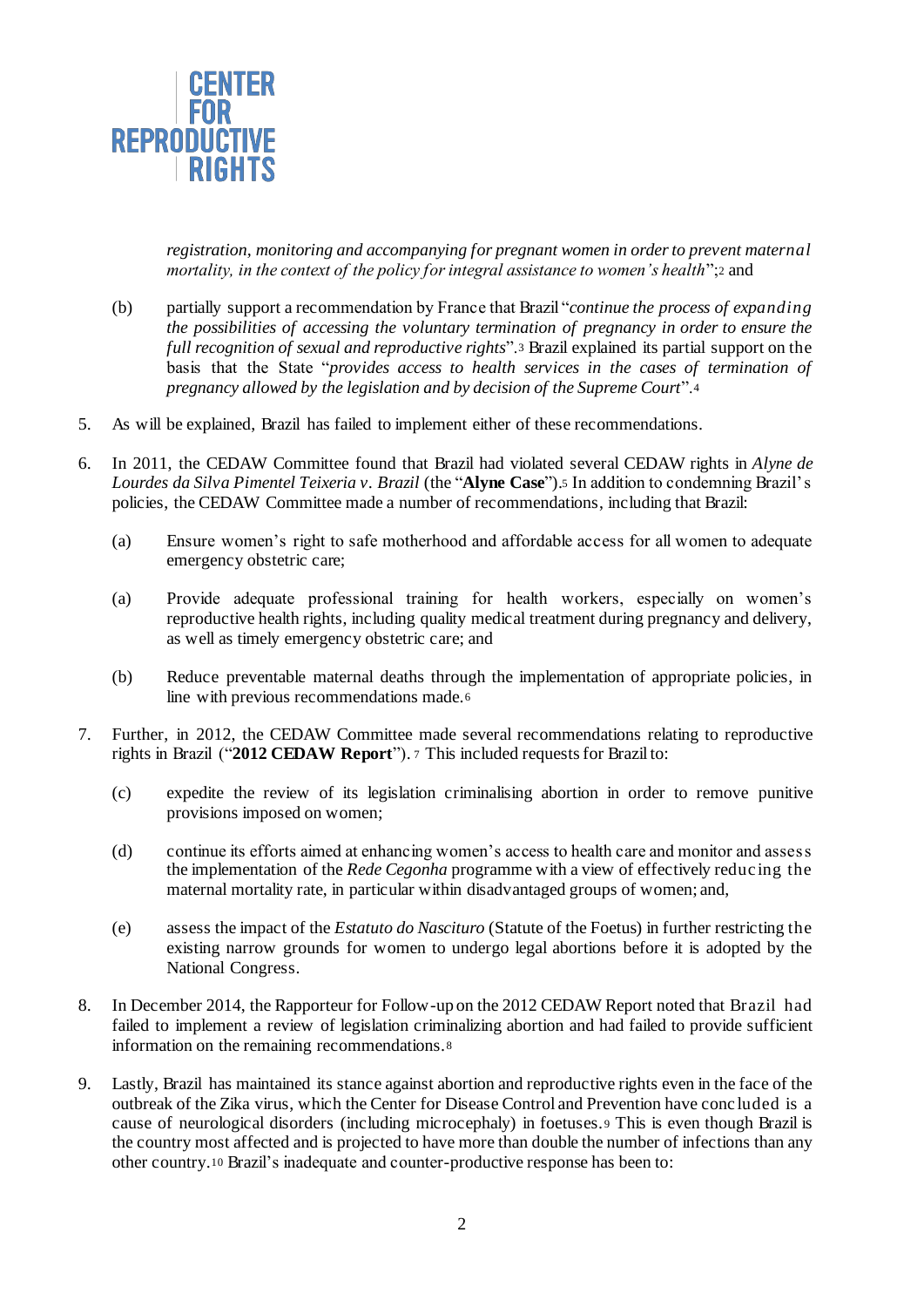

- (a) urge women not to get pregnant;<sup>11</sup>
- (b) provide women with entirely ineffective "emergency kits" containing vomiting bags, dipyrone, paracetamol, and oral serum to take home;<sup>12</sup> and
- (c) instigate a renewed crackdown on abortion-inducing drugs, confiscating packages of abortion medication even though a third of the women who had ordered such medication did so out of fear of the Zika virus.<sup>13</sup>
- 10. Brazil's (in)actions in relation to the Zika virus contravene the World Health Organization's official interim guidance of 18 February 2016, which states that women at risk of being infected with the Zika virus should have "*ready access to emergency contraceptive services and counseling*".<sup>14</sup> In addition, in June 2016, Brazil introduced a declaration project at the Organization of American States (OAS) General's Assembly to strengthen cooperation among member States to control the outbreak of the Zika virus. Although the declaration represents a step forward to guarantee States' action in the region to address the issue, the declaration focus heavily on healthcare responses and disregards women's reproductive rights.<sup>15</sup> This contravenes the U.N. High Commissioner for Human Rights, Zeid Ra'ad Al Hussein statement, who stated that *"holding women's human rights is essential if the response to the Zika health emergency is to be effective."*<sup>16</sup>

### **II. Brazil's Criminalization of Abortion and Inadequate Healthcare Policies**

- 11. Brazil continues to actively prosecute women who have unlawful abortions.<sup>17</sup> In Brazil, abortion is legal only where it is performed by a doctor, and even then only where it is necessary to save the life of the mother or where the pregnancy is the result of rape.<sup>18</sup> In addition, abortion is lawful when performed in respect of an anencephalic foetus.<sup>19</sup> In Rio de Janeiro State, between 2007 and 2011, there were 334 police reports involving women who had had illegal abortions.<sup>20</sup> Between 2007 and 2010, 128 women were prosecuted.<sup>21</sup>
	- A. Obstacles to obtaining legal abortion
- 12. In 2014, the Brazilian Minister of Health stated that any hospital with an obstetric practice should be capable of performing legal abortions.<sup>22</sup> However, only 37 out of the 68 medical centers listed by the Minister actually performed the procedure<sup>23</sup> and hospital staff are also frequently unaware of the rules regarding legal abortion.<sup>24</sup> Further, on 28 May 2014, the Minister effectively removed federal funding for free abortions in the public health service.<sup>25</sup>
- 13. Guidance issued by the Minister setting out standards of care and procedures has given rise to substantive barriers to obtaining legal abortion, including:
	- (a) Where pregnancy threatens the mother's life, judicial authorization is required before an abortion can be carried out. The woman must submit two technical reports signed by two different doctors before the judge considers the application. <sup>26</sup>
	- (b) Where the pregnancy is the result of rape, the woman must present written consent to the procedure.<sup>27</sup> Sometimes, the hospital requests a police or medical report confirming the rape<sup>28</sup> or even judicial authorization,<sup>29</sup> even though this is contrary to Ministry of Health guidance. Statistics from the Ministry found that almost 70% of rape victims (most of whom were underage) who fall pregnant do not resort to the procedure in public hospitals because they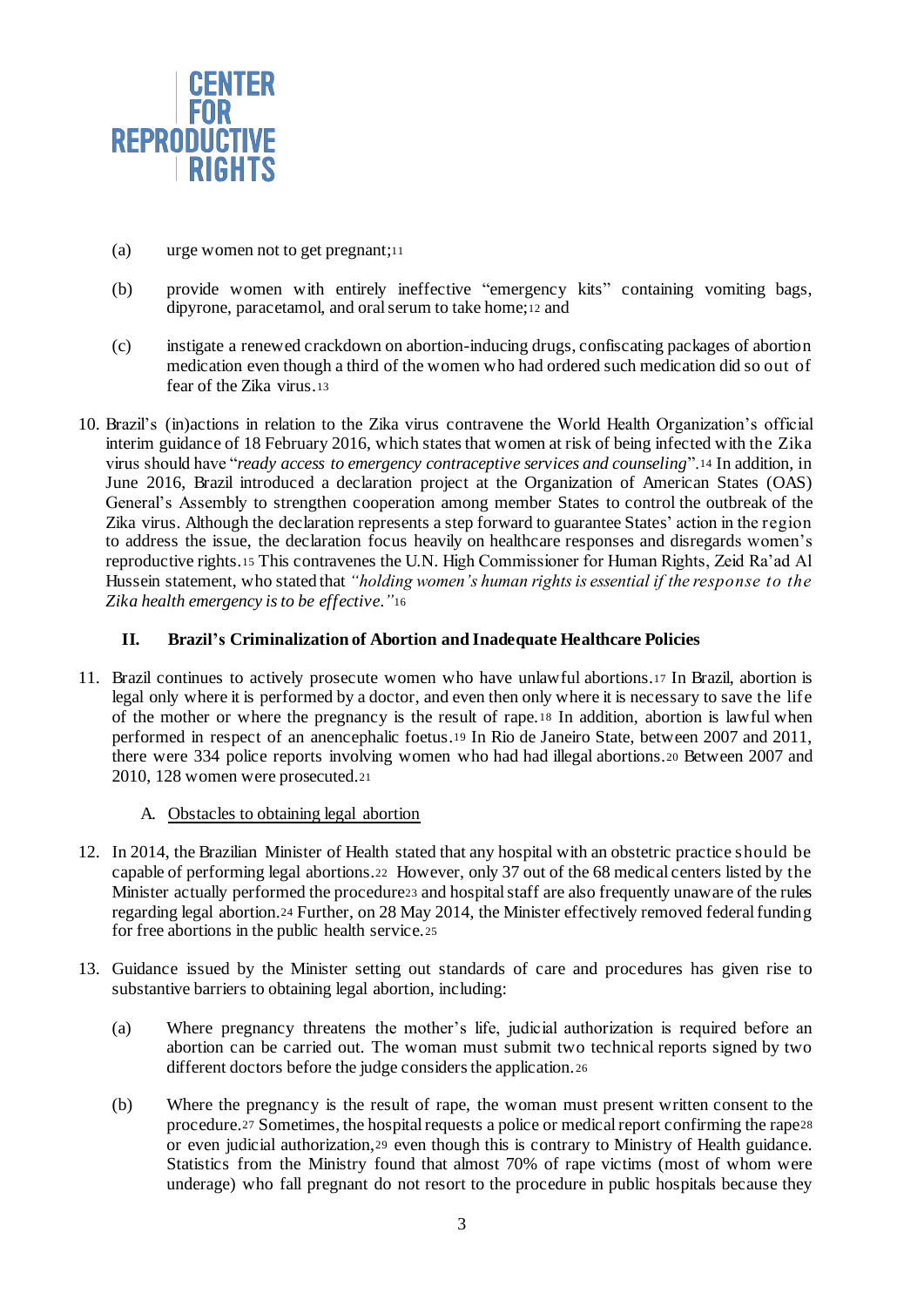

either do not know they are entitled to one, because they are afraid to be judged, <sup>30</sup> or bec ause they fear prosecution.<sup>31</sup>

### B. Brazil's policies on maternal healthcare and reproductive rights are inadequate

- 14. Brazil has enacted various maternal health policies to address maternal health care more generally. <sup>32</sup> However, a number of these policies are formulated from the perspective of the foetus rather than from the perspective of the woman. For instance, the *Rede Cegonha* programme essentially only provides assistance for women who want to have children and has already been criticized by the CEDAW Committee.<sup>33</sup> In addition:
	- (a) There are limited public education programmes and limited access to information about family planning options, and public authorities such as hospitals do not provide facilities and appropriate prenatal care to enable women to exercise their reproductive rights;<sup>34</sup>
	- (b) Public authorities provide little or no information regarding abortion, even when it would be lawful such as where a woman has been raped;<sup>35</sup>
	- (c) Given the lack of infrastructure, abortion is not widely accessible: for example, a 2013 study conducted in Rio de Janeiro State found that most obstetric centres visited were not fit to provide emergency services,<sup>36</sup> prenatal care,<sup>37</sup> or legal abortion services;<sup>38</sup> and
	- (d) Women seeking abortions often have to wait long hours before a dilatation and curettage.<sup>39</sup>
- 15. Until this fundamental structural problem is addressed, Brazil's policies on maternal healthcare will continue to be inadequate and will continue to fail to give effect to women's reproductive rights.

# **III. Brazil's Anti-Abortion Legislation and its Failure to Guarantee Reproductive Rights Violates International Human Rights Law**

- 1. Violation of the Right to Substantive Equality and the Freedom from Discrimination
- 16. Instead of advancing women's rights, Brazil's restrictive laws on abortion exacerbate and entrench discrimination against women, in contravention of the central tenet of CEDAW and other international human rights laws.<sup>40</sup>
- 17. Abortions are the fifth-leading cause of maternal mortality for women in Brazil.<sup>41</sup> Each year over a million illegal abortions are performed illegally in clandestine clinics or are self-induced,<sup>42</sup> and over 200,000 women seek hospital treatment for unsafe abortions.<sup>43</sup> Unsurprisingly, illegal abortions carry immense health risks and are directly related to the high incidence of maternal mortality in Brazil.<sup>44</sup>
- 18. Due to fear of prosecution, many women decline to seek medical treatment even though they are in a highly vulnerable situation, with the result that in many cases, women have died through lack of medical attention, or as a result of unsafe clandestine abortions.45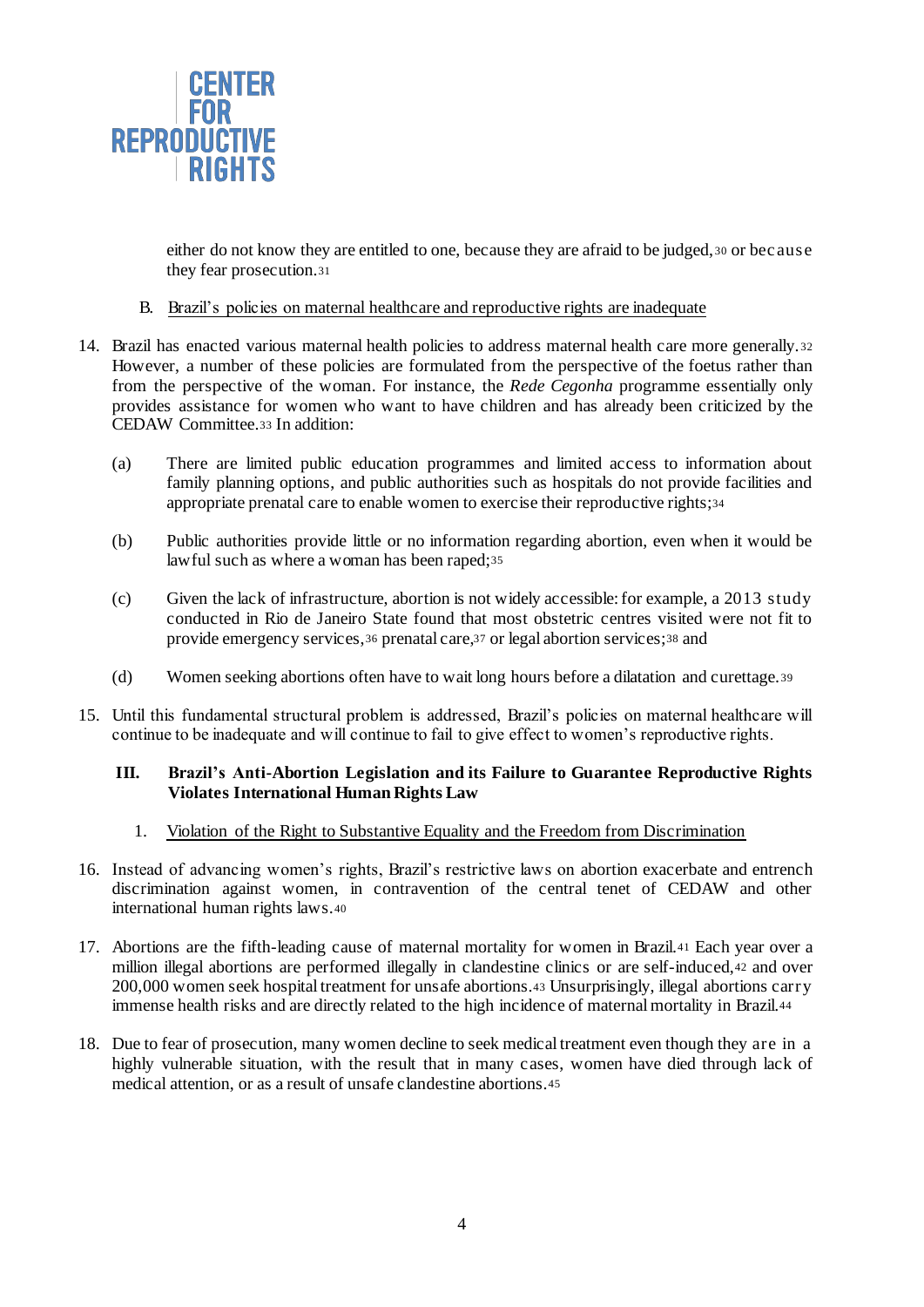

- 2. Brazil is in Violation of the Right of Equal Access to Healthcare<sup>46</sup>
- 19. Even though Brazil has taken steps to enhance women's access to healthcare, several international bodies, including the CEDAW Committee, have voiced serious concerns as to the efficacy of these measures.<sup>47</sup>
	- (a) In 2012, Brazil attempted to improve access to maternal care by passing Provisional Measure 557 ("**PM 557**"), creating a registry of pregnant women and allowing them access to funding for prenatal care. However, this law has been criticized for various reasons including: (a) the violation of women's privacy; (b) its aim to monitor and control women's reproductive choices; and (c) its failure to address the preservation of women's human rights. <sup>48</sup> Indeed, PM 557 does not guarantee, for example, access to health exams, timely diagnosis, providers trained in obstetric emergency care, or immediate transfers to better facilities. In any event, PM 557 was only provisional and expired in June 2012.49
	- (b) Brazilian women continue to lack access to quality healthcare and quality public health services.<sup>50</sup> A 2013 study conducted in Rio de Janeiro State found that most obstetric centres visited were not fit to provide emergency services, <sup>51</sup> prenatal care,<sup>52</sup> or legal abortion services.<sup>53</sup> The Alyne Case exemplifies this.
	- (c) As set out above, even when legal, women in Brazil continue to face significant *de facto* barriers to legal abortion.
		- 3. Brazil Violates the Right to Reproductive Freedom<sup>54</sup>
- 20. Brazil has failed to translate normative provisions in relation to reproductive freedom into effective policies and programs. Hospital staff are often unaware of the rules regarding legal abortions, and are incapable of providing adequate and accessible abortion information to patients. <sup>55</sup> This is exacerbated by Brazil's criminalization of abortion.
- 21. This prevents women from exercising their reproductive rights in contravention of international human rights law and, in particular, Article 16(1)(e) of CEDAW.

#### **IV. Disproportionate Effect on Poor, Rural Women and Adolescents<sup>56</sup>**

- 22. Brazil's restrictive abortion laws and its inadequate maternal healthcare policies have a differential impact on Afro-Brazilian women, rural and low-income women, and adolescents. Indeed, in the north-east (the poorest and least developed region of Brazil), two-thirds of pregnancy-related deaths occur as a result of unsafe abortions.<sup>57</sup>
- 23. Notwithstanding repeated recommendations from the CEDAW and CESCR Committees,<sup>58</sup> Brazil has failed to alleviate the plight of these women:
	- (a) Brazil's restrictive abortion laws disproportionately affect women from poor or rural areas. Relatively safe though illegal clandestine abortions cost at least \$800, over four times the monthly minimum wage.<sup>59</sup> As a result, poor and rural women resort to unskilled providers or perform self-induced abortions using hazardous or ineffective means. <sup>60</sup> Out of desperation, many are defrauded by unscrupulous traffickers who sell fake and dangerous abortion pills. <sup>61</sup> Poor and rural women are therefore more likely than other women to experience severe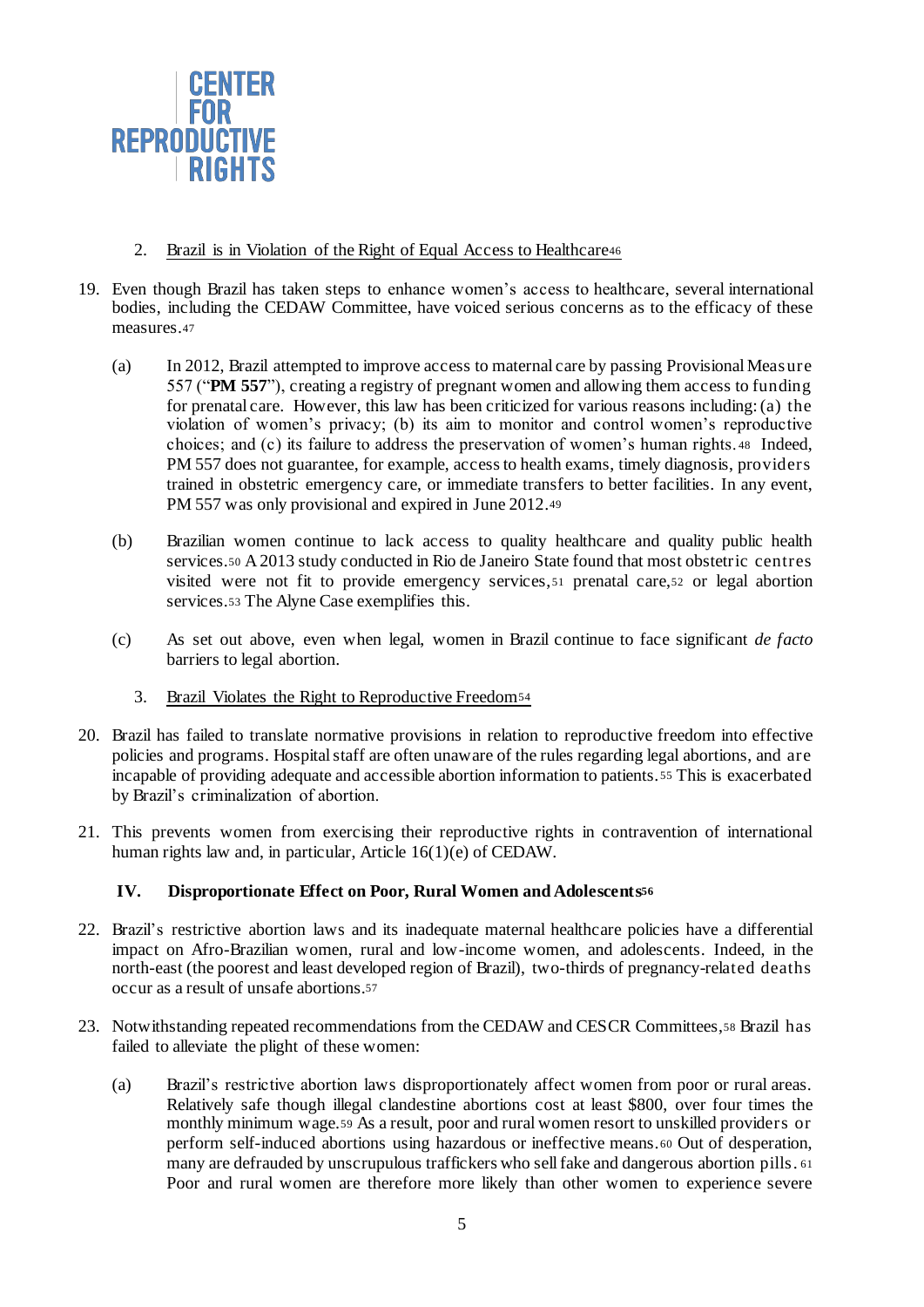

complications from unsafe abortion, a problem illustrated by the high rate of pregnanc yrelated deaths in rural areas.<sup>62</sup>

- (b) Limited access to healthcare is a particular problem for rural women: in the rural north and north-east regions, for example, there are only two doctors per 1,000 people.<sup>63</sup>
- (c) Poor women in Brazil are still viewed by certain doctors as irresponsible in their use of unsafe pills and procedures and are viewed as a burden on public maternity services.<sup>64</sup>
- (d) Women arrested or prosecuted are disproportionately poor, illiterate, and use public health services.<sup>65</sup> Over half of women investigated and charged with illegal abortions have only finished primary school, and only 8% have graduated from high school.<sup>66</sup> By contrast, women with higher levels of education are more likely to have an abortion, and are less likely to have complications afterwards.<sup>67</sup>
- 24. In addition, Brazil has not addressed the differential impact of its policies against adolescents and Afro-Brazilian women:
	- (a) There is limited sympathy on the part of public authorities about the impact of anti-abortion policies on adolescent women: between 2007 and 2010, 45% of women in Rio de Janeiro charged with illegal abortion were under the age of 24.<sup>68</sup>
	- (b) In the north-east, half of adolescent women interviewed as part of a recent study had not received any guidance at all on where to give birth.<sup>69</sup>
	- (c) In Ceará, Bahia, Pernambuco, Paraíba and Sao Paulo, adolescents disproportionately make up over 22% of those who require emergency post-abortion care.<sup>70</sup>
	- (d) Afro-Brazilians have suffered the most from Brazil's anti-abortion and inadequate maternal healthcare policies. Even though they make up only half of Brazil's total population, 71 in 2015, they represented an astonishing three-quarters<sup>72</sup> of the already high<sup>73</sup> 44 deaths per 100,000<sup>74</sup> live births in Brazil. Additionally, young black women with low educational backgrounds use more dangerous and risky methods to induce abortion. <sup>75</sup> Indeed, *Alyne* herself was an Afro-Brazilian woman: her case is symptomatic of the severe and disproportionate obstacles faced by Afro-Brazilians in a country where the obstacles to adequate maternal healthcare are already significant.

# **IV Questions for Brazil**

- 25. We respectfully suggest that the Working Group ask Brazil the following questions:
	- (a) Please report on whether reforms to Brazil's anti-abortion legislation are being planned, particularly in light of the outbreak of the Zika virus.
	- (b) As requested by the CEDAW Committee, please report on the state of implementation of the General Recommendations set out in the Alyne Case, specifically:
		- (i) The steps being taken to address the effective prevention of access to healthc are for women, owing to fear of prosecution.<sup>76</sup> In particular, please report on: (A) the extent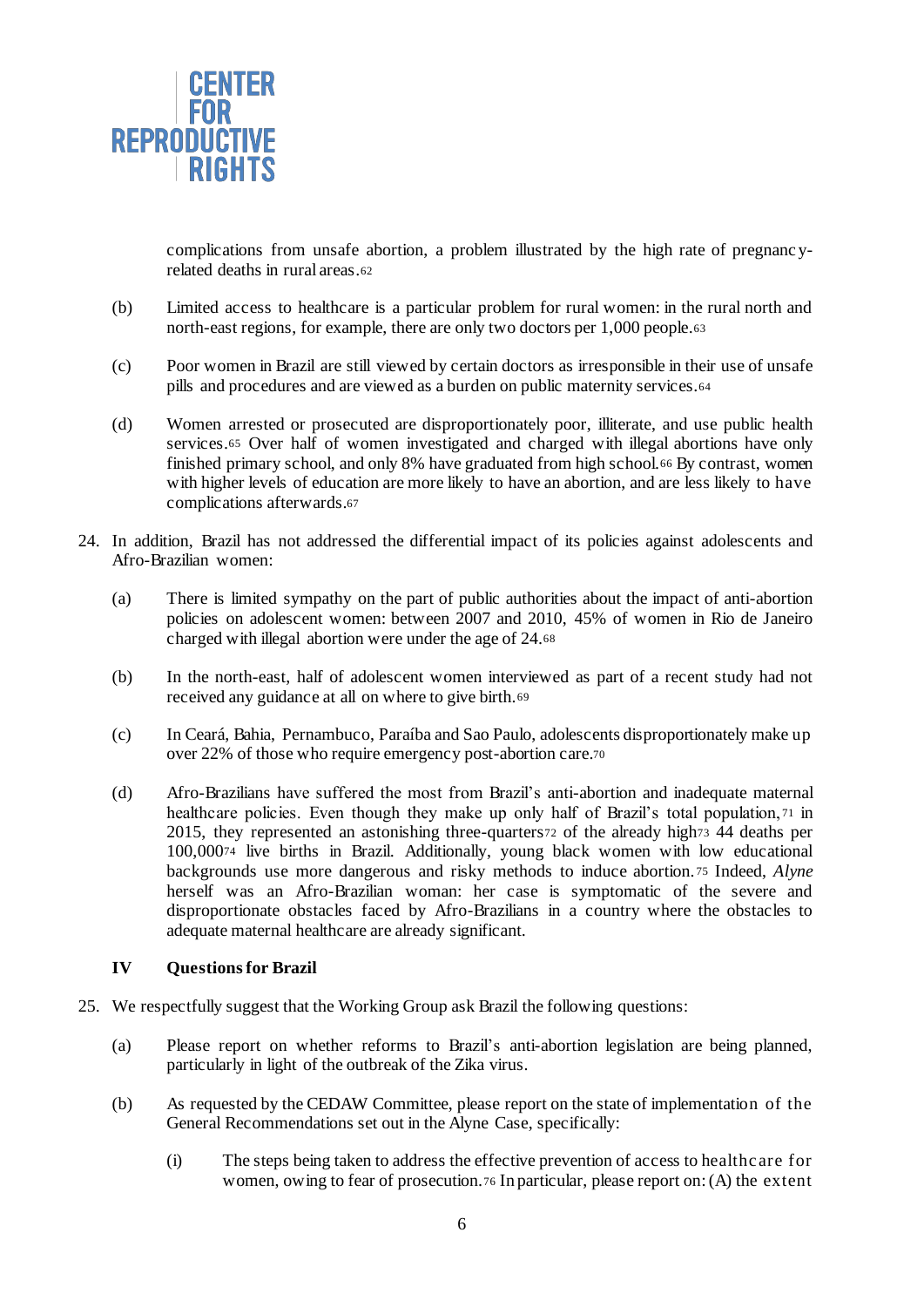

to which health professionals report women seeking obstetric care on suspicion of abortion; and (B) whether any (and if so, what) steps are being taken to provide women in these circumstances with adequate healthcare, without fear of prosecution.

- (ii) The nature of the investigation process both after a woman has (A) been reported for a suspected abortion and (B) reported a violation of her reproductive rights.<sup>77</sup> In particular, please explain whether any policies exist to minimise the time taken to investigate women reported in such circumstances (while according women all necessary fair trial rights), and whether steps are being taken to eliminate prohibited ill-treatment during the investigation process and during any period of incarceration.
- (iii) The steps being taken to provide *all* women particularly those who are poor, young, rural and/or Afro-Brazilian – with access to adequate family planning information to enable them to have full capacity to exercise their reproductive rights. <sup>78</sup>
- (c) Please report on the steps being taken to reform laws and policies so that women c an ac cess free contraception, counselling, and sex education programs, and on the steps being taken to address the stigma around abortion, contraception and reproductive rights.

#### **V Recommendations**

- 26. We respectfully request the Working Group address the following recommendations to Brazil:
	- (a) Urgently repeal Brazil's highly restrictive anti-abortion legislation.
	- (b) *Alternatively*, urgently amend Brazil's anti-abortion legislation to permit exceptions not merely in the case of rape and where there is a threat to the mother's life, but also where there is a threat to the mother's *health*, and where the foetus is unviable.
	- (c) *In any event*, formulate and actively implement policies to:
		- (i) ensure that maternal healthcare is conducted from the perspective of the w oman and not from the perspective of the unborn foetus;
		- (ii) remove substantive barriers to lawful abortion, in particular the overly bureaucratic requirement to obtain judicial authorization and police reports, which unnecessarily prolongs the process of a lawful abortion, and which exacerbates the sense of shame and stigma on the part of vulnerable women through unnecessary publicity;
		- (iii) educate health professionals and other public officials on women's reproductive rights to inform and facilitate women's access to reproductive rights, and to combat stigmatization;
		- (iv) provide for the widespread dissemination of contraceptive products (particularly emergency contraception); and
		- (v) disseminate accurate family planning information to allow women (and particularly adolescents in rural areas) to exercise their reproductive rights.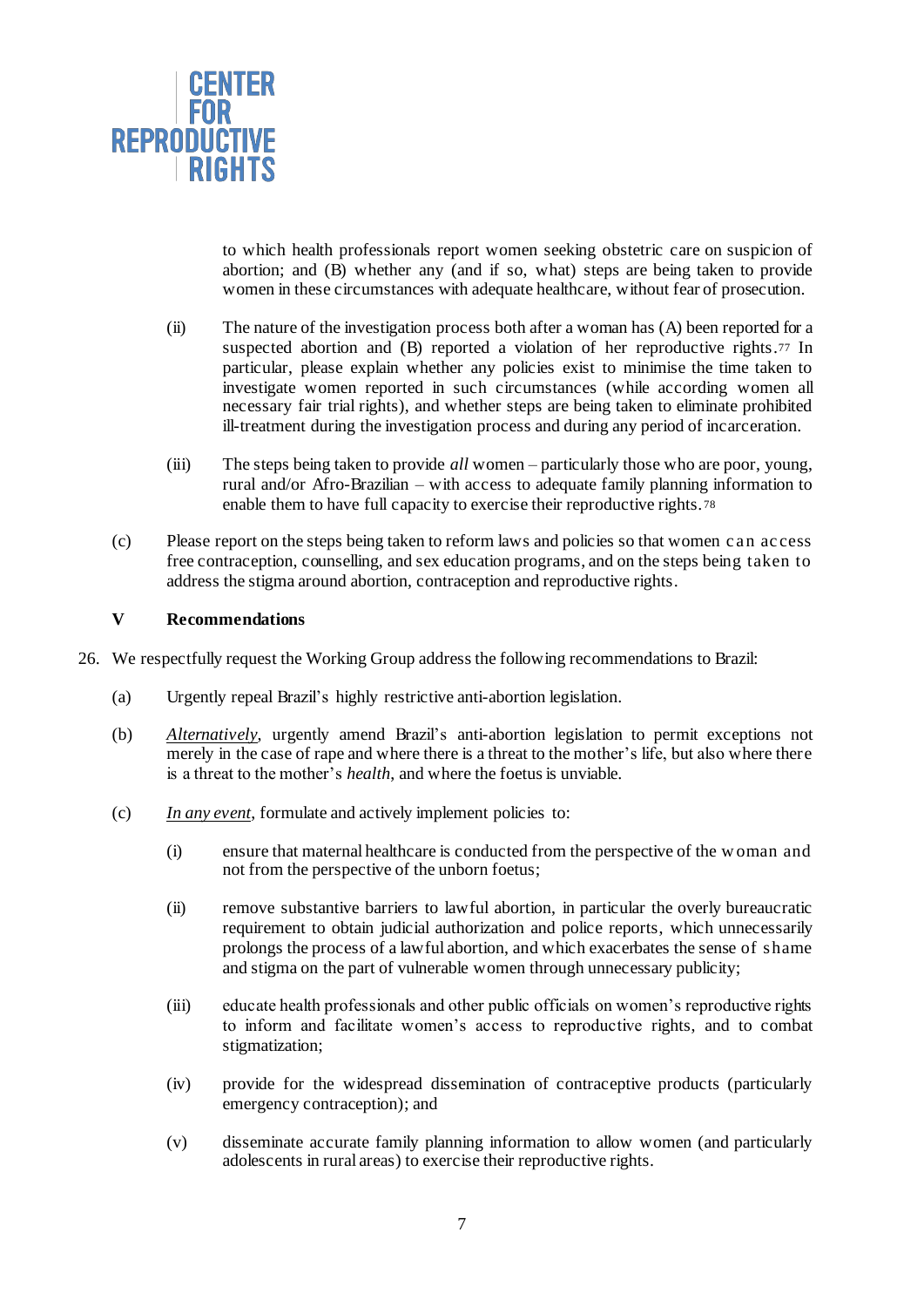

We appreciate this Council's longstanding commitment to reproductive rights and to the eradication of discrimination in the provision of reproductive health care. If you have any questions, or would like further information, please do not hesitate to contact the undersigned.

Respectfully,

Yatali factured

**Catalina Martínez Coral** Regional Director for Latin America and the Caribbean, Global Legal Program Center for Reproductive Rights Cmartinez@reprorights.org Carrera 6 No. 26-85, Piso 9. Bogotá, Colombia

Jebashán Rodniques A.

Sebastián Rodríguez Alarcón Program Manager for Latin America and the Caribbean, Global Legal Program Center for Reproductive Rights Srodriguez@reprorights.org 199 Water St. 22nd Floor New York, NY, 10038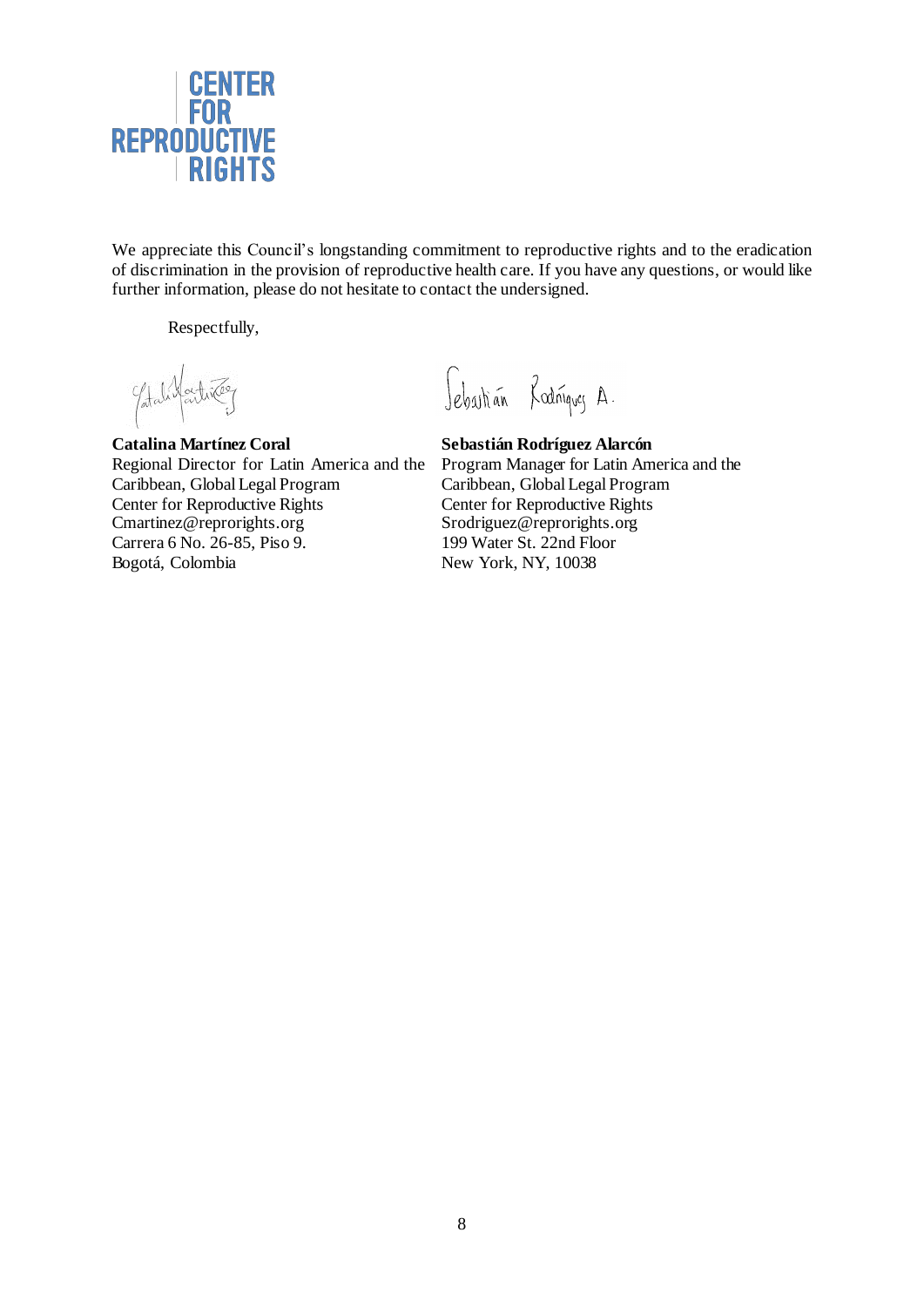

- <sup>2</sup> Recommendation 119.146 accepted at Human Rights Council, *Report of the Working Grou p on the Universal Periodic Review: Brazil – Addendum – Views on conclusions and/or recommendations, voluntary commitments and replies presented by the State under review*(A/HRC/21/11), 9 July 2012, p. 23; Human Rights Council, *Brazil's Views on conclusions and/or other recommendations, voluntary commitments and replies*(A/HRC/21/11/Add.1), 13 September 2012, ¶ 27 ("**Brazil's Response**").
- <sup>3</sup> Brazil's Response, ¶ 28.
- <sup>4</sup> *Ibid*.

- <sup>5</sup> Alyne attended a health center six months into her pregnancy, suffering from sev ere nausea and abdominal pain. She was sent home but returned two days later. Upon examination, it was confirmed that the foetus had died. Alyne was given medication to induce a delivery; however, after delivery, her health deteriorated significantly. 14 hours after the delivery, she underwent curettage surgery but her health continued to deteriorate and she was transferred to a hospital. The only hospital that had s pace refused to send an ambulance, resulting in severe delays in her admittance to hospital. Upon arriving at a hospital, she was placed in a makeshift area in the emergency room hallway as there were no available beds. Her medical records were not transferred with her. Alyne died three days later, with an autopsy finding the cause of death to be digestive haemorrhage from the delivery of the stillborn foetus. *See*, CEDAW Communication No 17/2008, 27 September 2011.
- <sup>6</sup> CEDAW, Communication No 17/2008, 27 September 2011, ¶ 8.
- <sup>7</sup> CEDAW Committee, Concluding Observations (CEDAW/C/BRA/CO/7), 23 February 2012, ¶¶ 28-29.
- <sup>8</sup> Letter from the Rapporteur for Follow-up on Concluding Observations of the Committee on the Elimination of Discrimination against Women, 16 December 2014, pp. 4-5.
- <sup>9</sup> Centers for Disease Control and Prevention, *CDC Concludes Zika Causes Microcephaly and Other Birth Defects*, 12 April 2016, http://www.cdc.gov/media/releases/2016/s0413-zika-microcephaly.html; World Health Organization, *Zika Virus Microcephaly and Guillain-Barré Syndrome, Situation Report*, 26 February 2016, p. 1.
- <sup>10</sup> WHO, *Zika situation report*, 7 April 2016, http://www.who.int/emergencies/zikavirus/situation-report/7-april-2016/en/. In January 2016, the Minister of Health declared that Brazil was "*losing the battle against the mosquito*". *See*, E. Teixeira & P. Santiago, Es tamos perdendo a guerra contra o Aedes, diz ministro da Saúde no Piauí, 22 January 2016, http://g1.globo.com/pi/piaui/noticia/2016/01/estamos-perdendo-guerra-contra-o-aedes-diz-ministro-dasaude-no-piaui.html; T.A. Perkins & A.S. Siraj *et al.*, Model-based projections of Zika virus infections in childbearing women in the Americas, Nature Microbiology, Article no. 16126, 25 July 2016, p. 1.
- <sup>11</sup> B. Douglas, *Brazil warns women not to get pregnant as Zika virus is linked to rare birth defect* , The Guardian, 4 December 2015, https://www.theguardian.com/global-development/2015/dec/04/brazilzika-virus-pregnancy-microcephaly-mosquito-rare-birth-defect.
- <sup>12</sup> Jornal de Sabado, *HCE distribui kits para tratamento do Zika Víru*, 23 February 2016, http://jornaldesabado.net/noticia/hce-distribui-kits-para-tratamento-do-zika-virus-2.
- <sup>13</sup> A.M. Simmons & C. Rigby, *Brazil seizes abortion drugs sent to women living in fear of Zika*, Los Angeles Times, 27 March 2016, http://www.latimes.com/world/mexico-americas/la-fg-global-abortiondrugs-20160327-story.html.
- <sup>14</sup> World Health Organization, *Prevention of Potential Sexual Transmission of Zika Virus: Interim*  Guidance (WHO/SIKV/MOC/16.1), 12 February 2016; OHCHR, *UpholdingWomen's Human Rights*

<sup>1</sup> Human Rights Council, *Report of the Working Group on the Universal Periodic Review: Brazil*, A/HRC/21/11 (July 9, 2012), ¶ 119.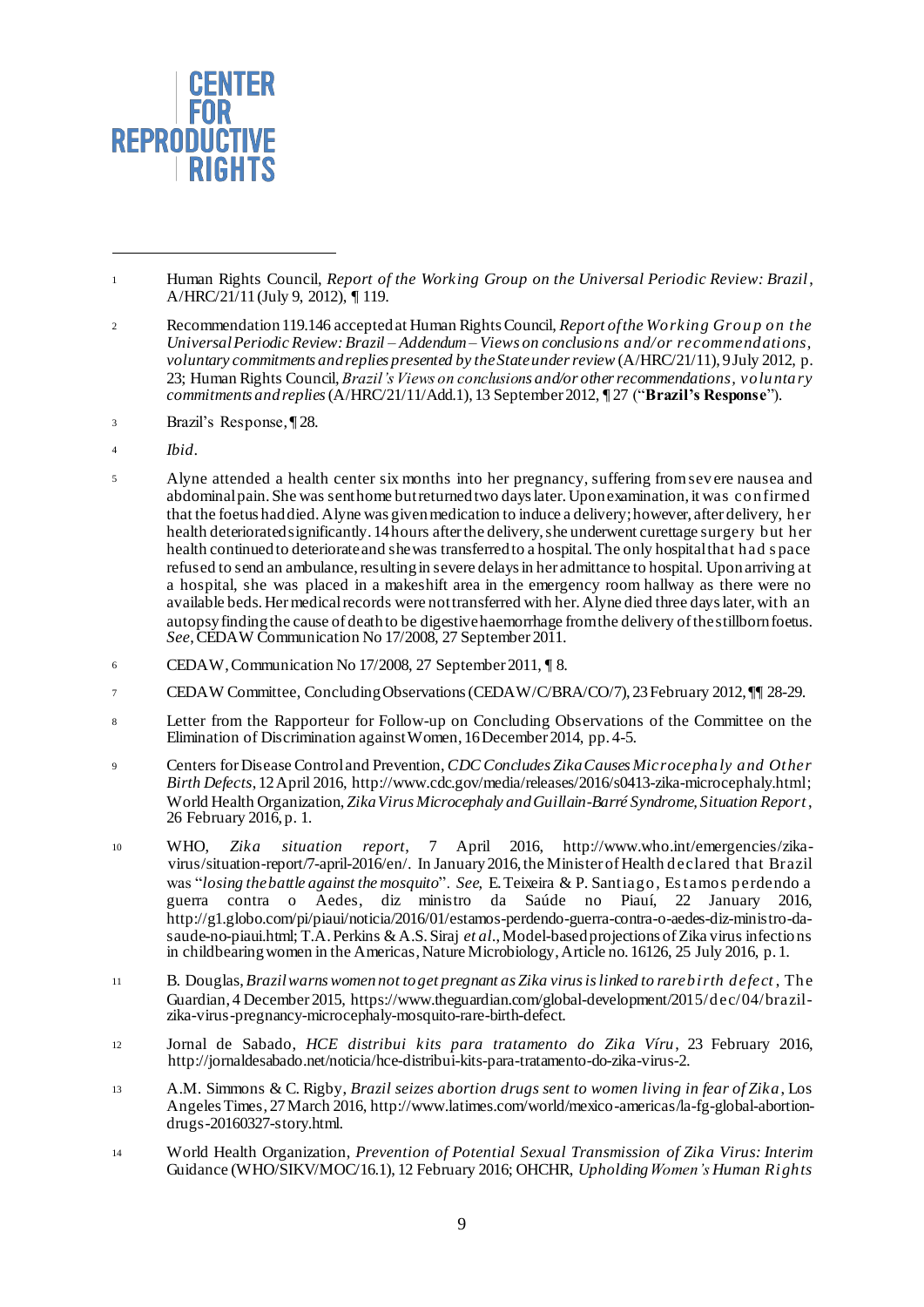

*Essential to Zika Response*, 5 February 2016, http://www.ohchr.org/EN/NewsEvents/Pages/DisplayNews.aspx?NewsID=17014&LangID=E.

<sup>15</sup> Organization of American States, *Proyecto de Declaración sobre el Virus del Zika: Cooperación Interamericana para Enfrentar una Amenaza Mundial a la Salud (*OEA/Ser.P AG/doc.5521/16) June 7, 2016, ¶¶ a-h

- <sup>16</sup> OHCHR, *Upholding Women's Human Rights Essential to ZikaResponseZeid* (February5, 2016), available at http://www.ohchr.org/EN/NewsEvents /Pages/DisplayNews.aspx?NewsID=17014&LangID=E(last accessed March 30, 2016).
- <sup>17</sup> The 1984 Brazil Criminal Code contains three separate abortion offences as follows: (a) A woman who performs a self-induced abortion, or who consents to have an abortion induced by a third party, is liable to between one and three years' imprisonment. Save in respect of anencephaly, there are no exceptions and no defences to this offence; (b) A third party (such as a doctor) who performs an abortion is liable to imprisonment of: between one and four years, where the woman consents to the abortion; and (c) between three and ten years, where the abortion is conducted without consent. *See*, Articles 124-128 of Lei N°7.209, Código Penal (1984) (the "**Brazil Criminal Code**").
- <sup>18</sup> Article 128 of the Brazil Criminal Code.
- <sup>19</sup> In 2012, the Brazilian Supreme Court held that discontinuing a pregnancy of an anencephalic foetus is not an abortion and therefore falls outside the scope of the Criminal Code. The scope of this decision is limited: it is unlikely to apply outside the case of anencephaly since the basis of the decision was that an anencephalic foetus faces certain death, such that no question of potential life arises. *See*, Supreme Court of Brazil, ADPF 54, p.60.
- <sup>20</sup> G. Kane, B. Galli & P. Skuster (Ipas), *When Abortion is a Crime – The Threat to Vulnerable Women in Latin America*, November 2014, p. 1.
- <sup>21</sup> *Ibid*., p. 1.
- <sup>22</sup> Publica, *Dor em Dobro*, 29 May 2014, http://apublica.org/2014/05/dor-em-dobro-2/.
- <sup>23</sup> Exame, *Hospitais barram aborto até em casos previstos por lei*, 21 June 2016, http://exame.abril.com.br/brasil/noticias/hospitais-barram-aborto-ate-em-casos-previstos-por-lei.
- <sup>24</sup> Publica, *Dor em Dobro*, 29 May 2014, http://apublica.org/2014/05/dor-em-dobro-2/.
- <sup>25</sup> O Globo, Ministério revoga portaria que incluiu aborto legal na tabela do SUS , 29 May 2014, http://g1.globo.com/bemestar/noticia/2014/05/ministerio-revoga-portaria-que-incluiu-aborto-legal-natabela-do-sus.html. *See also*, Portaria, Decree N. 437 (2014).
- <sup>26</sup> E. L. SantosCabette, *TJ/MG permite aborto em caso de risco de morte para a mãe*, Jus Brasil, 2013, http://eduardocabette.jusbrasil.com.br/artigos/121937776/tj-mg-permite-aborto-em-caso-de-ris co-demorte-para-a-mae.
- <sup>27</sup> Ministério da Saúde, *Prevention and Treatment of Injuries Resulting from Sexual Violence* (*Prevenção e tratamento dos agravos resultantes da violência sexual contra mulheres e adolescentes: norma técnica*), 2011, p. 70.
- <sup>28</sup> D. Diniz & A. Pereira Madeiro, *Serviços de aborto legal no Brasil – um estudo nacional*, Ciência & Saúde Coletiva, vol. 21 no.2, 2016, p. 566.
- <sup>29</sup> B. Galli, *Caso Alyne Pimentel Relatorio sobre Mortalidade Materna no context[o] de implentacao da decisao do Comite CEDAW contra o estado brasileiro*, July 2013, p. 57, https://www.researchgate.net/publication/280624768\_Caso\_Alyne\_Pimentel\_Relatorio\_sobre\_Mortali dade\_Materna\_no\_context\_de\_implentacao\_da\_decisao\_do\_Comite\_CEDAW\_contra\_o\_estado\_brasil eiro.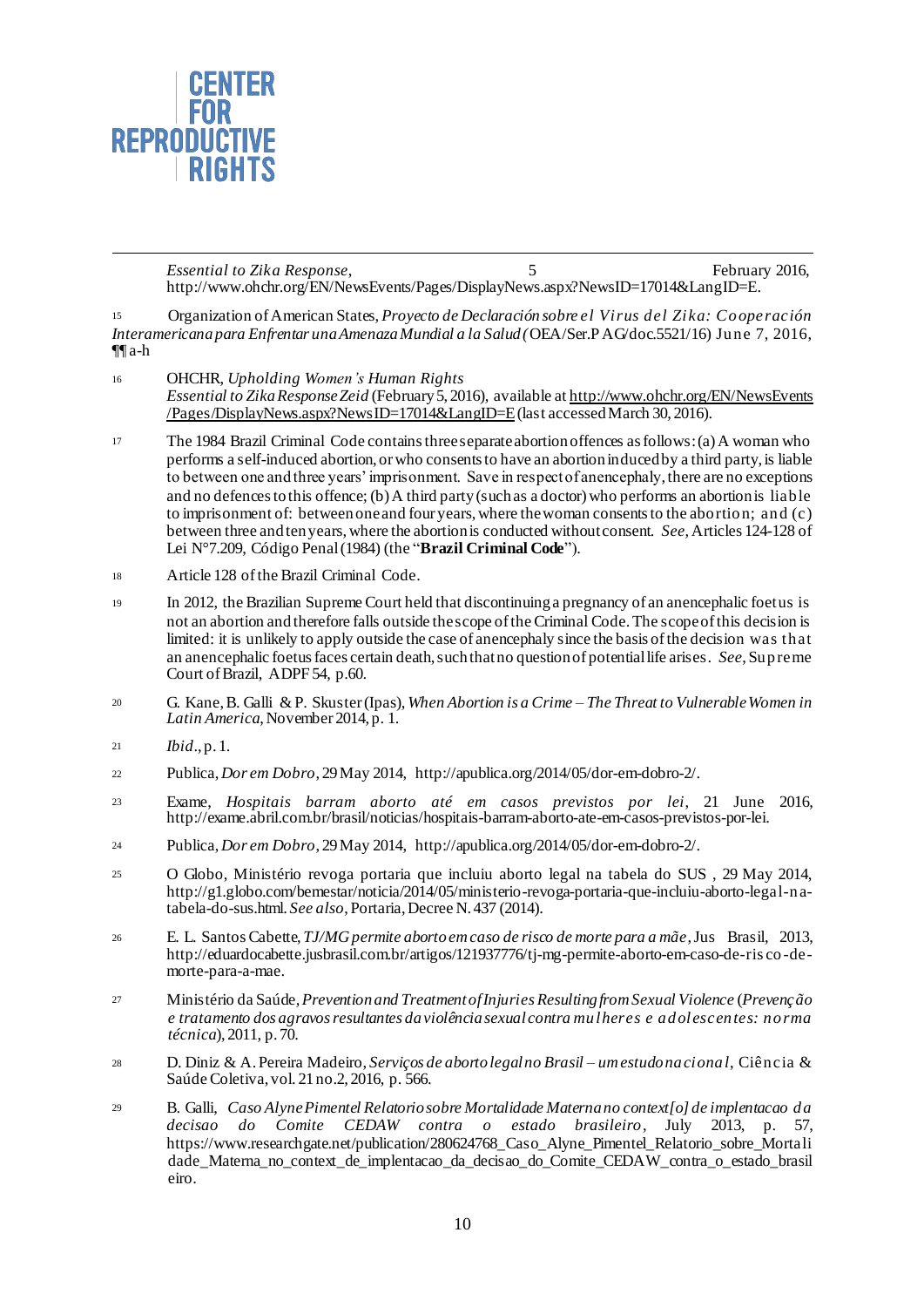

- $\overline{a}$ <sup>30</sup> B. Galli, *Negative Impacts of Abortion Criminalization in Brazil: Systematic Denial of Women's Reproductive Autonomy and Human Rights*, University of Miami Law Review (Vol. 65, 2011), 1 April 2011, p. 974.
- <sup>31</sup> G. Kane, B. Galli & P. Skuster (Ipas), *When Abortion is a Crime – The Threat to Vulnerable Women in Latin America*, November 2014, p. 8.
- <sup>32</sup> *For e.g.*, Ministério da Saúde, Biblioteca Virtual em Saúde, *Pacto Nacional pela Redução da Mortalidade Materna e Neonata* (2004) (National Pact for the Reduction of Maternal and Neonatal Death),http://bvsms.saude.gov.br/; Ministério da Saúde, Biblioteca Virtual em Saúde, *Política Nacional de Atenção Integral à Saúde da Mulher: princípios e diretrizes* (2004) (National Comprehensive Women's Health Care Policy) which sought to address (among others) maternal mortality and contraceptive care, http://bvsms.saude.gov.br/; Ministério da Saúde, Biblioteca Virtual em Saúde, *Direitos sexuais e direitos reprodutivos: uma prioridade do governo* (2005) (National Policy on Sexual Rights and Reproductive Rights), which set out guidelines for public health professionals in relation to sexual and reproductive health, http://bvsms.saude.gov.br/; Lei do Acompanhante, Law No. 11108, which ensures that pregnant women have the right to a companion during labor and birth), http://www.planalto.gov.br/ccivil\_03/\_Ato2004-2006/2005/Lei/L11108.htm; Decree 1459 (2011) (*i.e.*, the Rede Cegonha (Stork Network) programme), established as part of a wider plan to tackle maternity mortality rate, which seeks to provide women of reproductive age with comprehensive healthcare from pregnancy until the second year of life of the child, http://bvsms.saude.gov.br/bvs/saudelegis/gm/2011/prt1459\_24\_06\_2011.html; Minis tério da Saúde, *Portaria Nº 1.020, de 29 de Maio de 2013* (National Guidelines for High Risk Maternity, Newborn and Postpartum Healthcare), http://bvsms.saude.gov.br/bvs/saudelegis/gm/2013/prt1020\_29\_05\_2013.html.
- <sup>33</sup> *See*, CEDAW Committee, Concluding Observations (CEDAW/C/BRA/CO/7), 23 February 2012, ¶¶ 28-29; Letter from the Rapporteur for Follow-up on Concluding Observations of the Committee on the Elimination of Discrimination against Women, 16 December 2014, pp. 4-5.
- <sup>34</sup> B. Galli, *Caso Alyne Pimentel Relatorio sobre Mortalidade Materna no context[o] de implentacao da decisao do Comite CEDAW contra o estado brasileiro*, July 2013, p. 57, https://www.researchgate.net/publication/280624768\_Caso\_Alyne\_Pimentel\_Relatorio\_sobre\_Mortali dade Materna no context de implentacao da decisao do Comite CEDAW contra o estado brasil eiro.
- <sup>35</sup> Like in the case of A. The case of A., a 29-year old rape victim, illustrates some of the hurdles women have to overcome in order to exercise their right to a legal abortion. A. was walking home from work when she was assaulted by a knife-wielding man who dragged her under a bridge and raped her. She did not report the crime to the police nor told her family or friends about it. A month later, she noticed her period was late and sought assistance from the USP University Hospital. It was only when her pregnancy test result was positive that she told the hospital staff that she had been raped. W hile the hospital had a duty to provide care to victims of sexual violence, the hospital staff said that there was nothing they could do and sent her home. A. only found out about her ability to obtain a legal abortion through theinternet. She then contacted the public authorities responsible for health s ervices, who instructed her to seek medical services from another hospital. The doctor responsible for performing abortions was on leave, and so she was sent to yet another medical center. By this time, A. was 12 weeks' pregnant and was no longer eligible for the safest method of abortion. *See*, Agência Públic, http://apublica.org/2014/05/dor-em-dobro-2/.
- <sup>36</sup> B. Galli, *Caso Alyne Pimentel Relatorio sobre Mortalidade Materna no context[o] de implentacao da decisao do Comite CEDAW contra o estado brasileiro*, July 2013, pp. 45-46.
- <sup>37</sup> For example, 80% to 90% of women who gave birth at the Nossa Senhora da Gloria de Belfrod Roxo medical centre had either not received prenatal care or had incomplete and unreliable prenatal care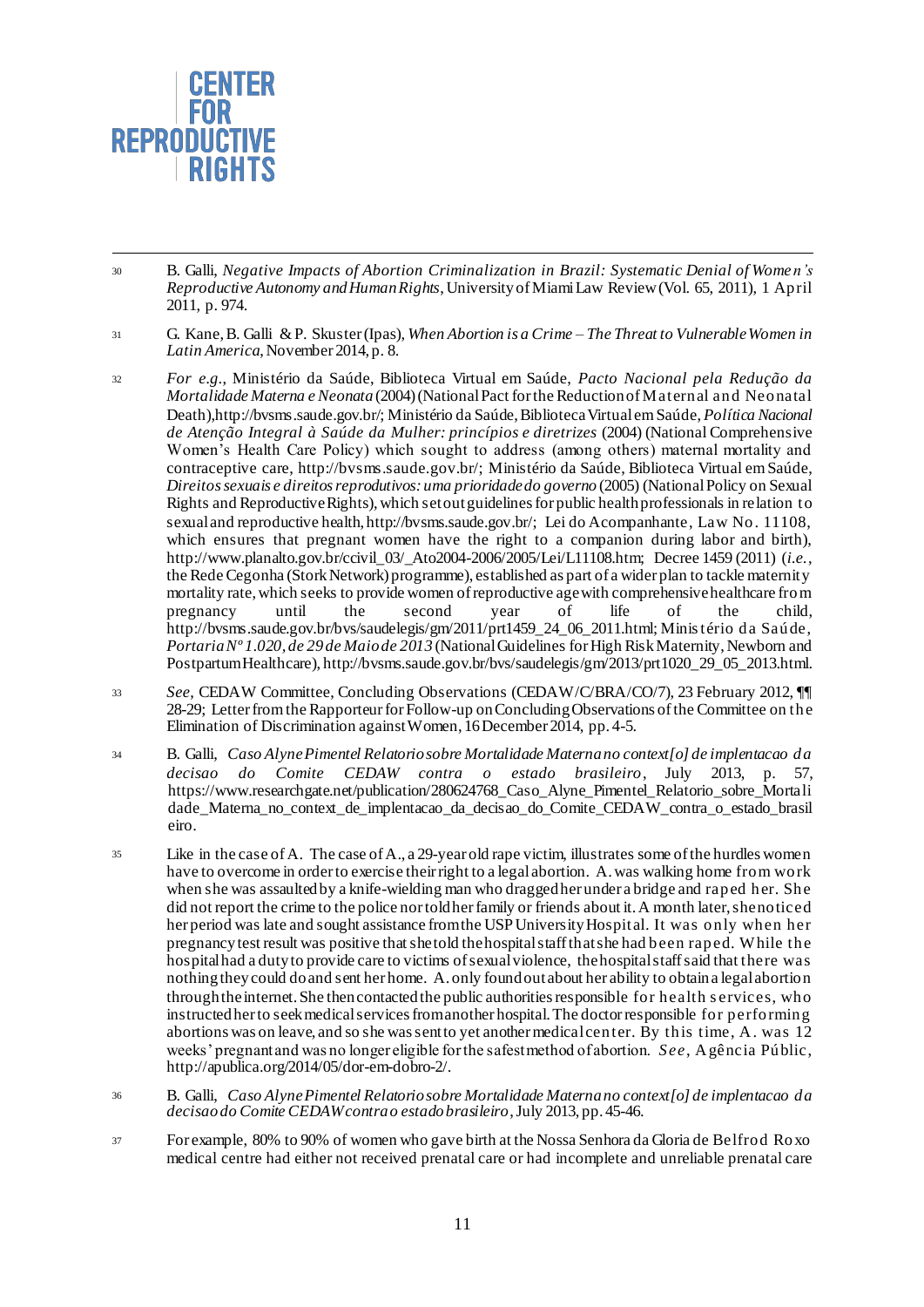

reports. *See*, B. Galli, *Caso Alyne Pimentel Relatorio sobre Mortalidade Materna no context[o] de implentacao da decisao do Comite CEDAW contra o estado brasileiro*, July 2013, pp. 42, 55.

- <sup>38</sup> For example, the medical staff at the Nova Iguacu General Hospital, which is meant to be the leading provider of legal abortion care services in Rio de Janeiro, stated that the hospital does not have a health professional willing to perform the procedure and that, in any case, and notwithstanding Ministry of Health guidelines, a judicial authorization is necessary before a legal abortion can be performed. *See*, B. Galli, *Caso Alyne Pimentel Relatorio sobre Mortalidade Materna no context[o] de implentacao da decisao do Comite CEDAW contra o estado brasileiro*, July 2013, p. 57.
- <sup>39</sup> Aquino *et al.*, *Qualidade da atenção ao aborto: o que dizem as mulheres?* , 2012, http://www.scielo.br/pdf/csc/v17n7/15.pdf.
- <sup>40</sup> Brazil's restrictive abortion laws discriminate against women by violating the various rights described below. As Dr Carmel Shalev, a former member of the CEDAW Committee, has said: "*Laws which criminalize health services that only women need – whether aimed at the persons who provide such services, or the women who receive them – are discriminatory, as such. The criminalization of abortion is particularly heinous, because it not only impairs women's right to reproductive choice – to make free and responsible decisions concerning matters that are key to control of their lives – but also exposes them to the serious health risks of unsafe abortion, violating their rights to bodily integrity and, in the most extreme cases, to life itself*". *See*, C. Shalev, *Right to Sexual and Reproductive Health -the ICPD and the Convention on the Elimination of All Forms of Discrimination Against Women*, paper presented at the International Conference on Reproductive Health, Mumbai (India), 18 March 1998, p. 10.
- <sup>41</sup> D. Bowater, *Abortion in Brazil: a matter of life and death, The Guardian*, 1 February 2015, https://www.theguardian.com/world/2015/feb/01/abortion-in-brazil-a-matter-of-life-and-death.
- <sup>42</sup> S de Zordo, *The biomedicalisation of illegal abortion: the double life of misoprostol in Brazil*, História, Ciências, Saúde – Manguinhos, Rio de Janeiro, 23(1), Jan-Mar 2016, pp. 19-35.
- <sup>43</sup> *See*,Martins-Melo *et al*, *Temporal trends and spatial distribution of unsafe abortion in Brazil, 1996- 2012*, June 2014, http://www.ncbi.nlm.nih.gov/pmc/articles/PMC4203075/#fn4; Monteiro, AAdesse and Drezett, *Atualizac¸ão das estimativas da magnitude do aborto induzido, taxas por mil mulheres e razões por 100 nascimentos vivos do aborto induzido por faixa etária e grandes regiões*. *Brasil, 1995 a 2013*, Reprodução & Climatério (2015).
- <sup>44</sup> Human Rights Watch, *World Report 2015: Brazil*, https://www.hrw.org/world-report/2015/countrychapters/brazil. *See also*,S de Zordo, *The biomedicalisation of illegal abortion: the double life of misoprostol in Brazil*, História, Ciências, Saúde – Manguinhos, Rio de Janeiro, 23(1), Jan -Mar 2016, pp. 19-35.
- <sup>45</sup> S de Zordo, *The biomedicalisation of illegal abortion: the double life of misoprostol in Brazil*, História, Ciências, Saúde – Manguinhos, Rio de Janeiro, 23(1), Jan-Mar 2016, p. 24.
- <sup>46</sup> Article 196 of the Brazilian Constitution states that "*[h]ealth is the right of all persons and the duty of the State and is guaranteed by means of social and economic policies aimed at reducing the risk of illness and other hazards and at universal and equal access to all actions and services for the promotion, protection and recovery of health*". This reflects international human rights instruments which Brazil has ratified recognizing and protecting the right to access healthcare. *See*, CEDAW (Article 12) and ICESCR (Articles  $10(2)$  and 12).
- <sup>47</sup> CEDAW Committee, Concluding Observations (CEDAW/C/BRA/CO/7), 23 February 2012, ¶ 28.
- <sup>48</sup> Kelli K. Garcia, *Brazil's Compulsory Pregnancy Registration Violates Women's Privacy*, O'Neill Institute for National & Global Health Law (October 1, 2012), http://www.oneillinstituteblog.org/brazils-compulsory-pregnancy-registration-violates-womensprivacy/.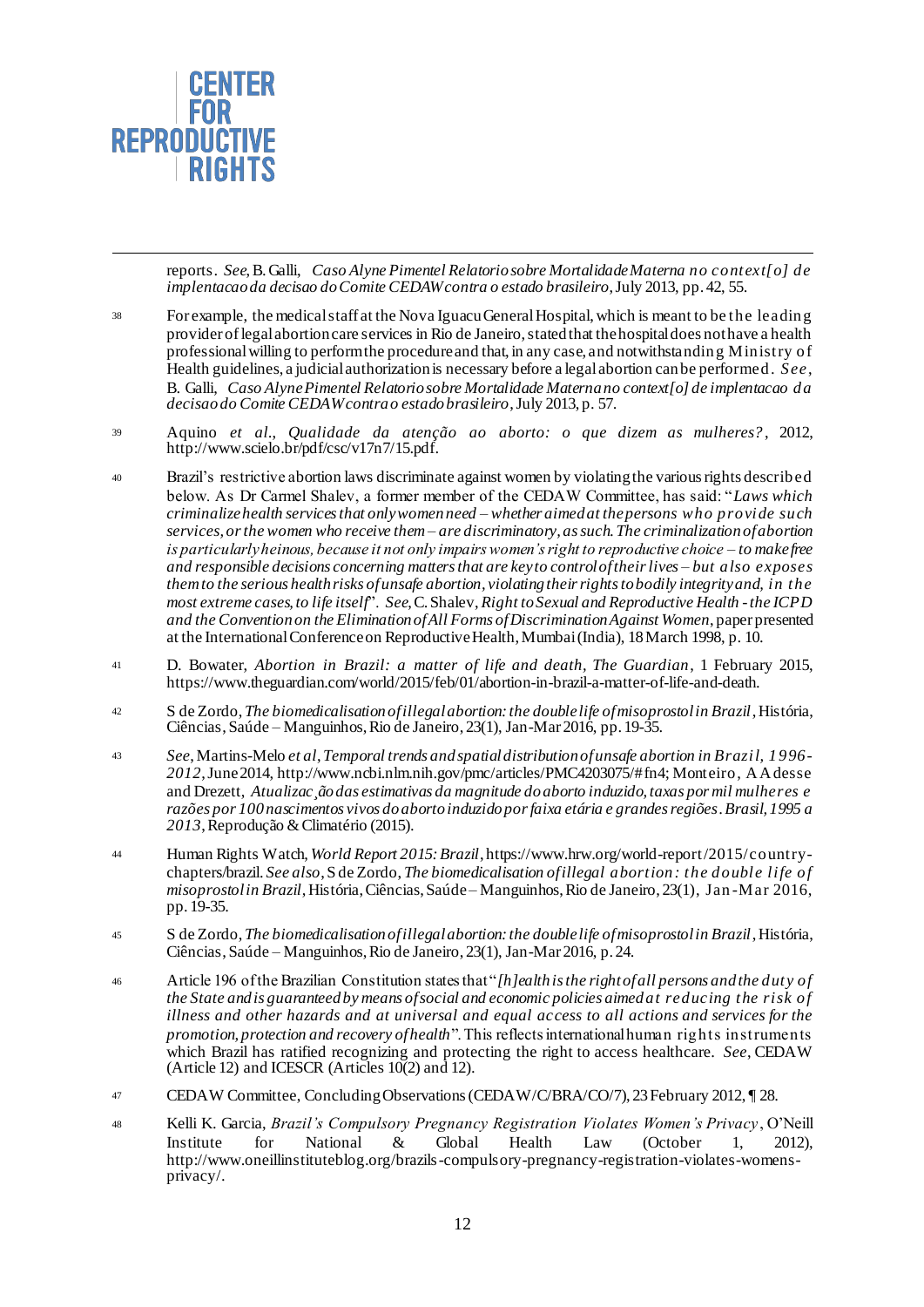

- $\overline{a}$ <sup>49</sup> Camera dos Deputados, MPV 557 /201, expired in 15 June 2012, http://www.camara.gov.br/proposicoesWeb/fichadetramitacao?idProposicao=533510.
- <sup>50</sup> G. Kane, *Brazil's Insidious New Pregnancy Registration Law Violates the Privacy of Women*, Slate, 6 January 2012, http://www.slate.com/blogs/xx\_factor/2012/01/06/brazilian\_pm\_557\_how\_the\_pregnancy\_registration law violates the privacy of women.html.
- <sup>51</sup> B. Galli, *Caso Alyne Pimentel Relatorio sobre Mortalidade Materna no context[o] de implentacao da decisao do Comite CEDAW contra o estado brasileiro*, July 2013, pp.45-46.
- <sup>52</sup> For example, 80% to 90% of women who gave birth at the Nossa Senhora da Gloria de Belfrod Roxo medical centre had either not received prenatal care or had incomplete and unreliable prenatal care reports. *See*,B. Galli, *Caso Alyne Pimentel Relatorio sobre Mortalidade Materna no context[o] de implentacao da decisao do Comite CEDAW contra o estado brasileiro*, July 2013, pp.42, 55.
- <sup>53</sup> For example, the medical staff at the Nova Iguacu General Hospital, which is meant to be the leading provider of legal abortion care services in Rio de Janeiro, stated that the hospital does not have a health professional willing to perform the procedure and that, in any case, and notwithstanding Ministry of Health guidelines, a judicial authorization is necessary before a legal abortion can be performed. *See*, B. Galli, *Caso Alyne Pimentel Relatorio sobre Mortalidade Materna no context[o] de implentacao da decisao do Comite CEDAW contra o estado brasileiro*, July 2013, p.57.
- <sup>54</sup> Article 16(1)(e) of CEDAW requires Brazil to provide women with the "*same rights to decide freely and responsibly on the number and spacing of their children and to have access to the information, education and means to enable them to exercise these rights*". This requires States to facilitate the exercise of women's choice and independence in making family planning decisions, and increase awareness of, and access to, healthcare facilities, and by making family planning information available to women and girls (see also Article 10(h) of CEDAW). States must also provide effective access to information and services relating to modern contraception. This means *all women***,** regardless of marital status. *See*, CEDAW, General Recommendation 21, ¶ 13; CEDAW, *Commentary* (2012), p. 417; CEDAW, Concluding Observations: Equatorial Guinea (A/59/38), 2004, ¶¶ 187-188. *See also*, CEDAW, General Recommendation *24*, ¶ 23; CEDAW, CEDAW/C/OP-8/PHL/1/7679/E/0, 2008. The right to reproductive information is a fundamental right. Without access to information about s afe, effective, affordable and acceptable methods of family planning, including information about abortion services even where abortion is legally restricted, women are ignorant of and unable to assert their reproductive rights. Brazil must therefore create the necessary conditions for women to control their reproductive capacity, including by ensuring that information on abortion is widely available in a medium understandable by the populace. *See also*,Article 19 of the ICCPR, Article 19 of the UDHR and Article 13 of the ACHR. In the case of *K.L. v Peru*, the U.N. Human Rights Committee found that Peru's refusal to act in accordance with K.L.'s decision to terminate her pregnancy violated Article 17 of the ICCPR. The Human Rights Committee held that requiring K.L. to carry a pregnancy to term impermissibly interfered with a decision by K.L. affecting her own body and life, and prevented her from having the opportunity to exercise her right to make independent decisions on her reproductive life. Further, as explained by the CEDAW Committee in the case of *L.C. v Peru*, the State must provide effective access to reproductive health services in a way that protects and gives effect to women's reproductive rights. HRC, Communication No. 1153/2003, *K.L. v Peru*, CCPR/C/85/D/1153/2003, 24 October 2005), ¶¶ 3.6 and 6.6. *See also*, CEDAW, Communication No. 22/2009, *L.C. v Peru*, CEDAW/C/50/D/22/2009, 17 October 2011), ¶ 8.15.
- <sup>55</sup> S de Zordo, *The biomedicalisation of illegal abortion: the double life of misoprostol in Brazil*, História, Ciências, Saúde – Manguinhos, Rio de Janeiro, 23(1), Jan-Mar 2016, p. 26.
- <sup>56</sup> As at 2015, nearly fifteen per cent of Brazil's population lives in rural areas. Article 14 of CEDAW requires Brazil to eliminate discrimination against women in rural areas, including by providing access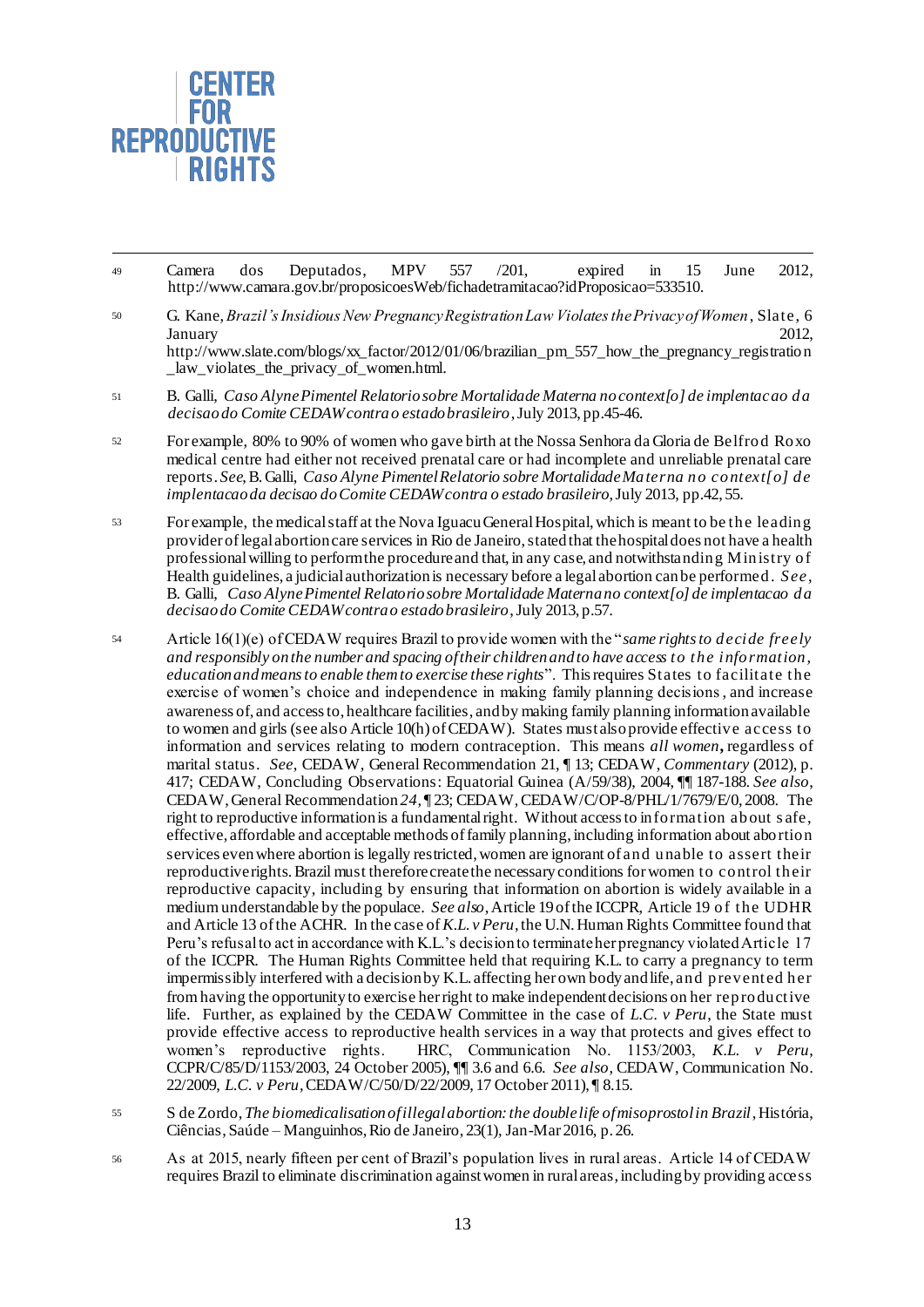

to adequate health care facilities, information, counseling and services in family planning. Rural living increases women's socio-economic disadvantages by excluding them from services and opportunities, and constitutes a distinct source of discrimination against women. *See*, World Bank Report for Brazil, http://data.worldbank.org/indicator/SP.RUR.TOTL.ZS?end=2015&locations=BR&start=1987; CEDAW, *Commentary* (2012), pp. 358-359.

- <sup>57</sup> *See*, IPAS, *Advocacy for Access to Safe Legal Abortion: Similarities in the Impact of Abortion's Illegality on Women's Health and Health Care in Pernambuco, Bahia, Mato Grosso do sul, Paraiba, and Rio de Janeiro*, March 2011, pp. 5, 17
- <sup>58</sup> CEDAW, Committee Concluding Observations: Brazil (CEDAW/C/BRA/CO/7), 23 February 2012, ¶¶ 31, 37; Letter from the Rapporteur for Follow-up on Concluding Observations of the Committee on the Elimination of Discrimination against Women, 16 December 2014, pp. 5; CEDAW , Communication No  $17/2008$ , 27 September 2011,  $\check{$  8.
- <sup>59</sup> A.M. Simmons & C. Rigby, *Brazil seizes abortion drugs sent to women living in fear of Zika*, Los Angeles Times, 27 March 2016.
- <sup>60</sup> Guttmacher Institute, *Facts on Abortion in Latin America and the Caribbean*, November 2015, p. 2.
- <sup>61</sup> A.M. Simmons & C. Rigby, *Brazil seizes abortion drugs sent to women living in fear of Zika*, Los Angeles Times, 27 March 2016.
- <sup>62</sup> L.R. Pruitt, *Deconstructing CEDAW's Article 14: Naming and Explaining Rural Difference*, William & Mary Journal of Women and the Law, Vol. 17, 25 February 2011, p. 369. The high level of illiteracy amongst rural women impedes access to information on sexual and reproductive issues, including prenatal and obstetric issues, which leads to an increase in unplanned pregnancies and perpetuates intergenerational poverty. According to the most recent statistics, the highest rates o f illiteracy in Brazil is found among, inter alia, Afro-Brazilians, rural inhabitants and residents of the north and northeast regions. CEDAW, *Commentary* (2012), p. 368; Brazil's Replies to the list of issues to be taken up in connection with the consideration of its seventh periodic report (CEDAWC/BRA7). Young girls who become pregnant are very often forced to drop out of school with little prospect of returning. This exacerbates discrimination against women, depriving them of educational, economic and s ocial opportunities and leading to lower social mobility and cross-generational disadvantage. *See*, D. González de León, D.L. Billings, S. Chhabra & T.M. Maja, *Unwanted Pregnancy and Unsafe Abortion*, Women and Health Task Force, October 2015, pp.13, 20, http://www.ghets.org/wpcontent/uploads/2014/11/2015-Version-Unwanted-Pregn.-Unsafe-Ab.-EDITED-OCT.-10.pdf.
- <sup>63</sup> N. Froio, *Zika's spread in Brazil is a crisis of inequality as much as health*,The Guardian, 3 February 2016,https://www.theguardian.com/commentisfree/2016/feb/03/zika-virus-brazil-inequalitymicrocephaly-access-water-contraception.
- <sup>64</sup> S. de Zordo, *The biomedicalisation of illegal abortion: the double life of misoprostol in Brazil*, História, Ciências, Saúde – Manguinhos, Jan-March 2016, p. 31.
- <sup>65</sup> G. Kane, B. Galli & P. Skuster (Ipas), *When Abortion is a Crime – The Threat to Vulnerable Women in Latin America*, November 2014, pp. 7-8.
- <sup>66</sup> *Ibid*.
- <sup>67</sup> Guttmacher Institute, *Higher Levels of Education Associated with Greater Access to Safe Abortion in Brazil*, International Perspectives on Sexual and Reproductive Health, March 2015, https://www.guttmacher.org/about/journals/ipsrh/2015/03/higher-levels-education-associated-greateraccess-safe-abortion-brazil.
- <sup>68</sup> G. Kane, B. Galli & P. Skuster (Ipas), *When Abortion is a Crime – The Threat to Vulnerable Women in Latin America*, November 2014, pp. 7-8